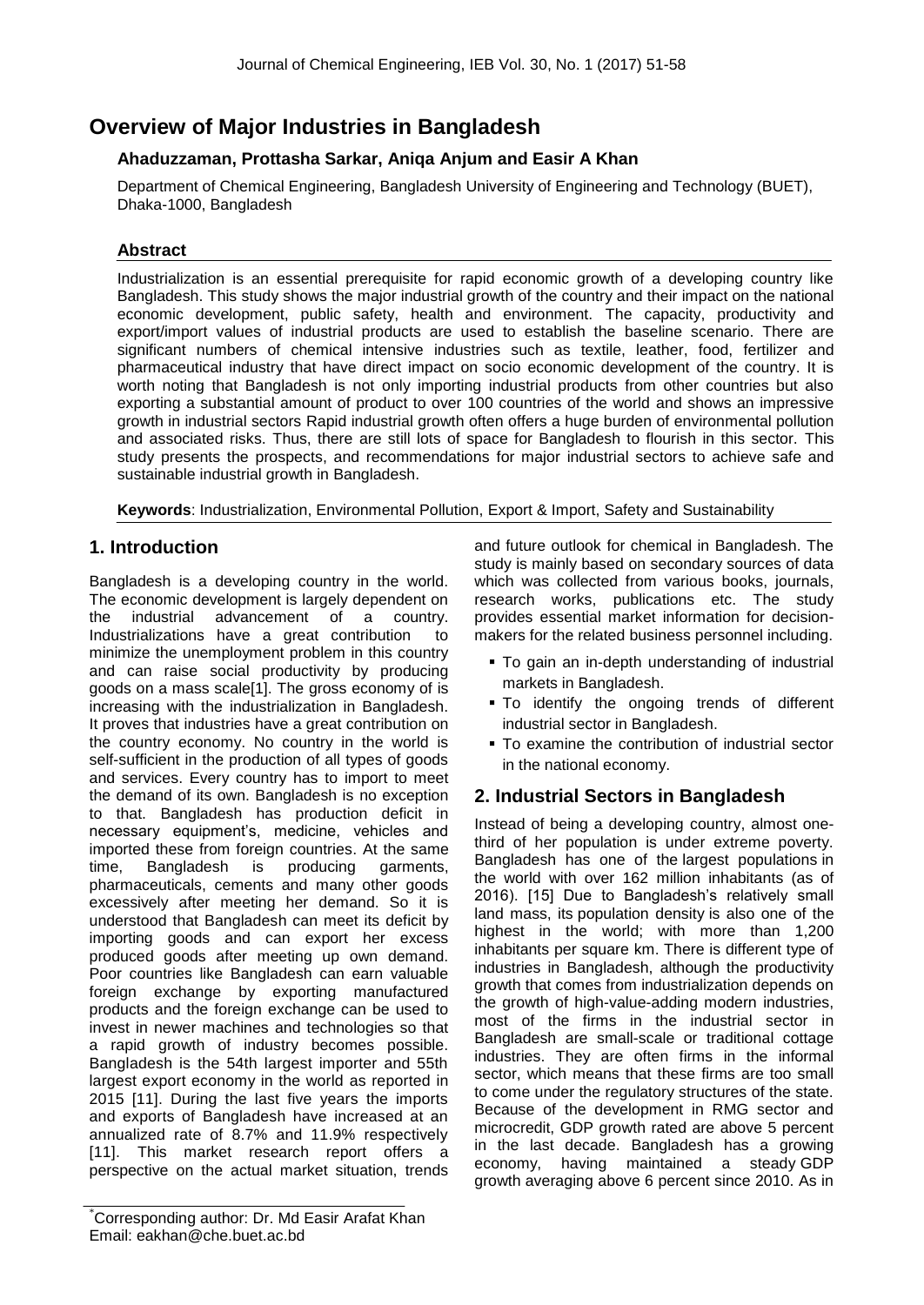most growing economies, [contribution of the](https://www.statista.com/statistics/438359/share-of-economic-sectors-in-the-gdp-in-bangladesh/)  [Agriculture sector to GDP](https://www.statista.com/statistics/438359/share-of-economic-sectors-in-the-gdp-in-bangladesh/) has been on a steady decline, with Services making up most of GDP, followed by the Industries sector. Bangladesh operates a thriving textile and clothing export industry and is one of the world's largest garment exporters. Garments account for almost 80 percent of its total exports. [16] Large-scale industries are also likely to enjoy faster productivity growth compared to small-scale and cottage industries. Productivity is a measure of the output produced in that industry and productivity growth measures the rate of growth chemicals import and use. There are various types of industries in Bangladesh. The average growth rate of industries is on average 6- 10%. Chemical and pharmaceutical, power, food and allied industries have major share in numbers as shown in Fig.1.



Fig.1. Percentage of Sector Wise Industries in Bangladesh [17]

## **3. Status of Industrial Growth**

Since its independence in 1971, Bangladesh has achieved a tremendous growth rate in its industrial production. The economy comprises of a number of Small and Medium Enterprises that make up for 25% of the nation's Gross Domestic Product (GDP). Three products like garments, pharmaceuticals and textiles constitute 65% of manufacturing growth. [18] In the 1960s and 1970s, it was widely believed by international economists that the state had to play a direct role in industrial development. The reconstruction and rehabilitation cost of the damaged industrial units after liberation war was estimated at Taka 291 million, of which Tk. 223 million was estimated for the public-sector industries. The journey of the nationalized industrial sector began in 1972 with 72 jute mills, 44 textile mills, 15 sugar mills, 1 still mill, a diesel engine unit and a shipbuilding industry. However, all these industries turned into loosing concerns very soon due to mainly mismanagement and secret removal of wealth and capital. The development of new industries like sulfuric acid, chemicals, paper, caustic soda, glass, fertilizer, ceramic utensils, cement, still and engineering was slow before 1985.New industrial ventures set up in the 1980s in Bangladesh have been playing a significant role in the country's economy. These include, shipbuilding industry, motor vehicle assembling plant, oil refinery, insulator and medical equipment manufacturing factories, telephone and telecom accessories making units, televisions assembling factories, cigarette factory and vegetable oil industries. Readymade garment sector achieved a remarkable progress in the country during the period. Policy comprising national development plan and open market economy have been followed by the government, resulting in significant industrial growth in the 1990s[19]. Since then the industrial growth is remarkable except some obstacle in few years. The clear picture of the industrial growth form financial year 1998 to 2016 is shown in Fig. 2.



Fig.2. Industrial growth rate of Bangladesh

## **4. Major Industrial Sector in Bangladesh**

Bangladesh is populated country in the world. The economic stability of this country is largely dependent on agriculture. But the economic income from agriculture sector cannot fulfill country's all requirements. Industrialization is a better solution to economic development for the highly populated country like Bangladesh. So, the economic policy has been changing from agriculture sector to industrial sector in last few years. The growth rate of industry in different sector is quite satisfactory. The analysis of some major industry in Bangladesh is described below:

#### **4.1 Garments Industry**

The [Ready Made Garments](https://en.wikipedia.org/wiki/Ready_Made_Garment) (RMG) is covering a large industrial sector in Bangladesh. In 1994, there were only 300 factories employing only a few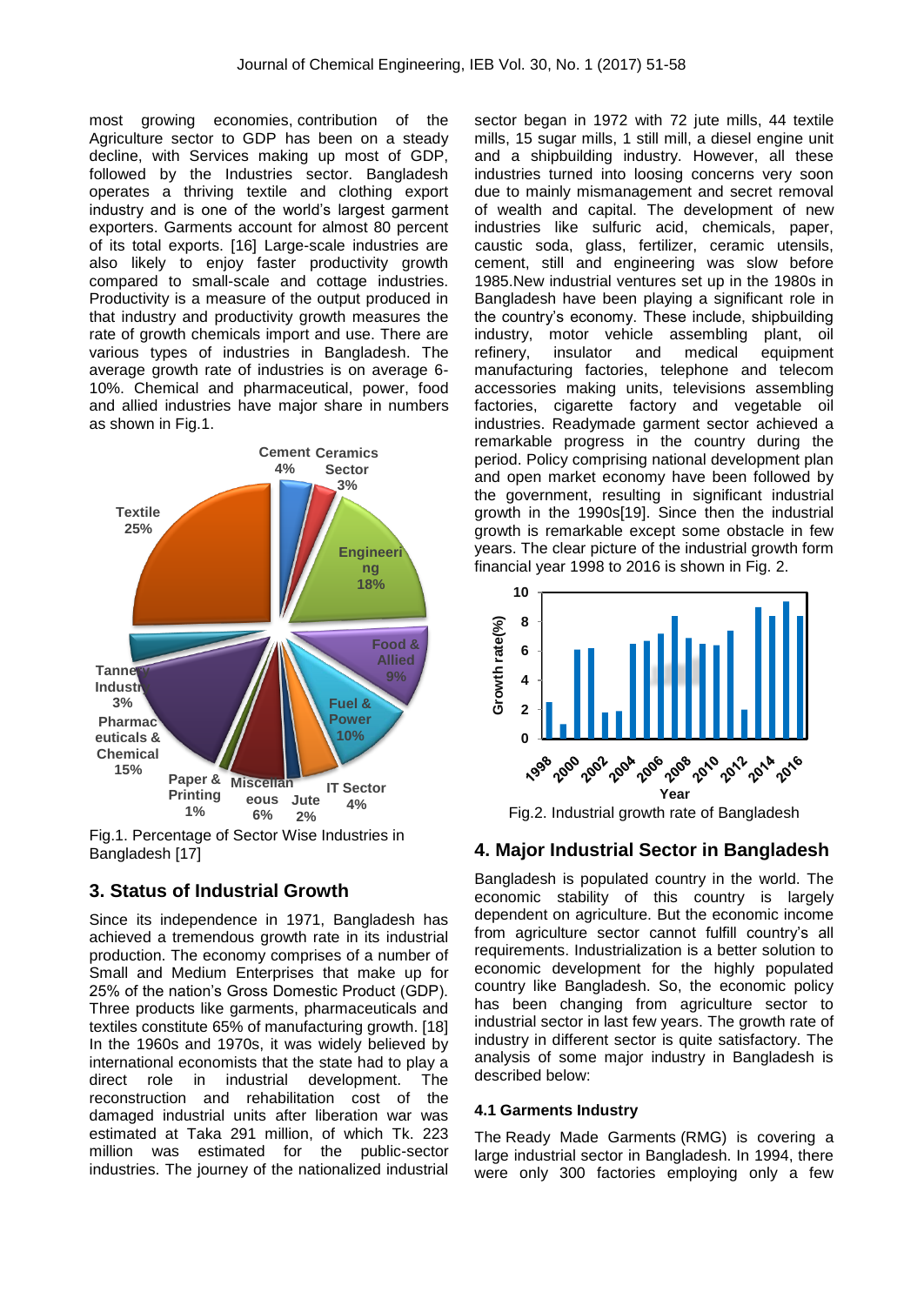thousand people. The number of RMG factories is increasing in almost every year. From Fig.3, it can be said that the RMG sector has experienced an exponential growth since the 1984 [20]. The exponential growth rate is continuing up to 2013s. After that the exponential growth is disturbed due to some incident happen in this sector. Government and private sector took necessary steps to solve the major problems in this sector. The problems have been little bit overcome in last few years. The growth rate is staring to increase again. Currently, there are 4296 manufacturing units and large number of factories is in under construction.



Fig.3. Growth of RMG Factories in Bangladesh [8]

The Ready Made Garments (RMG) sector has emerged as the biggest earner of foreign currency and has a great contribution to increase Gross Domestic Product (GDP) in Bangladesh. In the financial year 2014-15, RMG has made the 81.69% contribution of total earning foreign currency of USD 31.2 billion by exporting various goods. In the current financial year 2019-17, Bangladesh export USD 28.67 billion which is 7.76% higher than the previous calendar year[13]. The growth rate of RMG and total exporting currency are shown in Table 1.

Table 1: Value of total exporting currency from RMG sector and RMG growth rate in calendar

| year basis [13] |                           |       |  |  |
|-----------------|---------------------------|-------|--|--|
| Year            | million USD<br>Growth (%) |       |  |  |
| 2007            | 9350.33                   | 4.67  |  |  |
| 2008            | 11878.92                  | 27.04 |  |  |
| 2009            | 11890.49                  | 0.10  |  |  |
| 2010            | 14854.6                   | 24.93 |  |  |
| 2011            | 19214.47                  | 29.35 |  |  |
| 2012            | 19788.14                  | 2.99  |  |  |
| 2013            | 23500.98                  | 18.76 |  |  |
| 2014            | 24583.96                  | 4.61  |  |  |
| 2015            | 26602.7                   | 8.21  |  |  |
| 2016            | 28668.29                  | 7.76  |  |  |
|                 |                           |       |  |  |

It can be said by analyzing the data of Table 1 and Fig.3, RMG sector in Bangladesh have been securing a high growth in every year. The exporting currency from this sector is also increasing in every calendar year. The average growth form the financial year 2007 to 2016 is 12.84% which shows strong potential of the sector. Proper infrastructure and more investment in this sector are needed to reach its expected growth.

Large number of worker is needed in garments industry. So increase the number of garments industries in Bangladesh can decreases the unemployment problems in the country. Proper maintenance in this sector can make leading textile exporter country in the world.

#### **4.2 Chemical Industry**

Chemical is very useful commodities in everywhere. Huge amount of chemical is necessary in the everyday life. The use of chemical is increasing day by day in the large populated country like Bangladesh. Though the number of chemical industry is creasing but the growth rate of chemicals industry is unsatisfactory. Bangladesh is fulfilling the requirements by importing chemicals from other countries. Only few chemicals industries such as Chlor-Alkali Plant and its Chlorinated product and Hydrogen peroxide plant are the main basic chemical industry in Bangladesh. The products from these basic chemicals Industries are Caustic Soda (NaOH), Chlorine (Cl<sub>2</sub>), Hydrochloric Acid (HCl), Sodium Hypochlorite (NaOCl), Stable Bleaching Power (SBP), Chlorinated Paraffin Wax (CPW) and Hydrogen Peroxide  $(H<sub>2</sub>O<sub>2</sub>)$  [2]. There are some local chemical company who took challenge in this sector. ASM Chemical Industries Ltd., Global Heavy Chemicals Ltd, Samuda Chemical Complex ltd., Tasnim Chemical Complex and HP Chemicals Ltd. are playing a vital role to increase chemical production in this country. Tasnim Chemicals Ltd. is the latest technological industry and produce largest amount of Hydrochloric acid and Caustic soda among others companies. Samuda Chemicals Ltd. and ASM Chemicals Ltd. are also producing large amount basic chemicals. HP Chemical Ltd. is a new and small chemical industry where only Hydrogen peroxide is produced. The total daily production capacities of the basic chemicals are mentioned in Table 2. The different chemical industries can produce maximum 800 metric ton per day hydrochloric acid and minimum 42 metric ton per day liquid chlorine. All of the companies are trying to increase their production capacity to fulfill the local demand of basic chemical consumption.

Production capacities of Basic Chemicals in different Chemical industries of Bangladesh are given below in Table 2.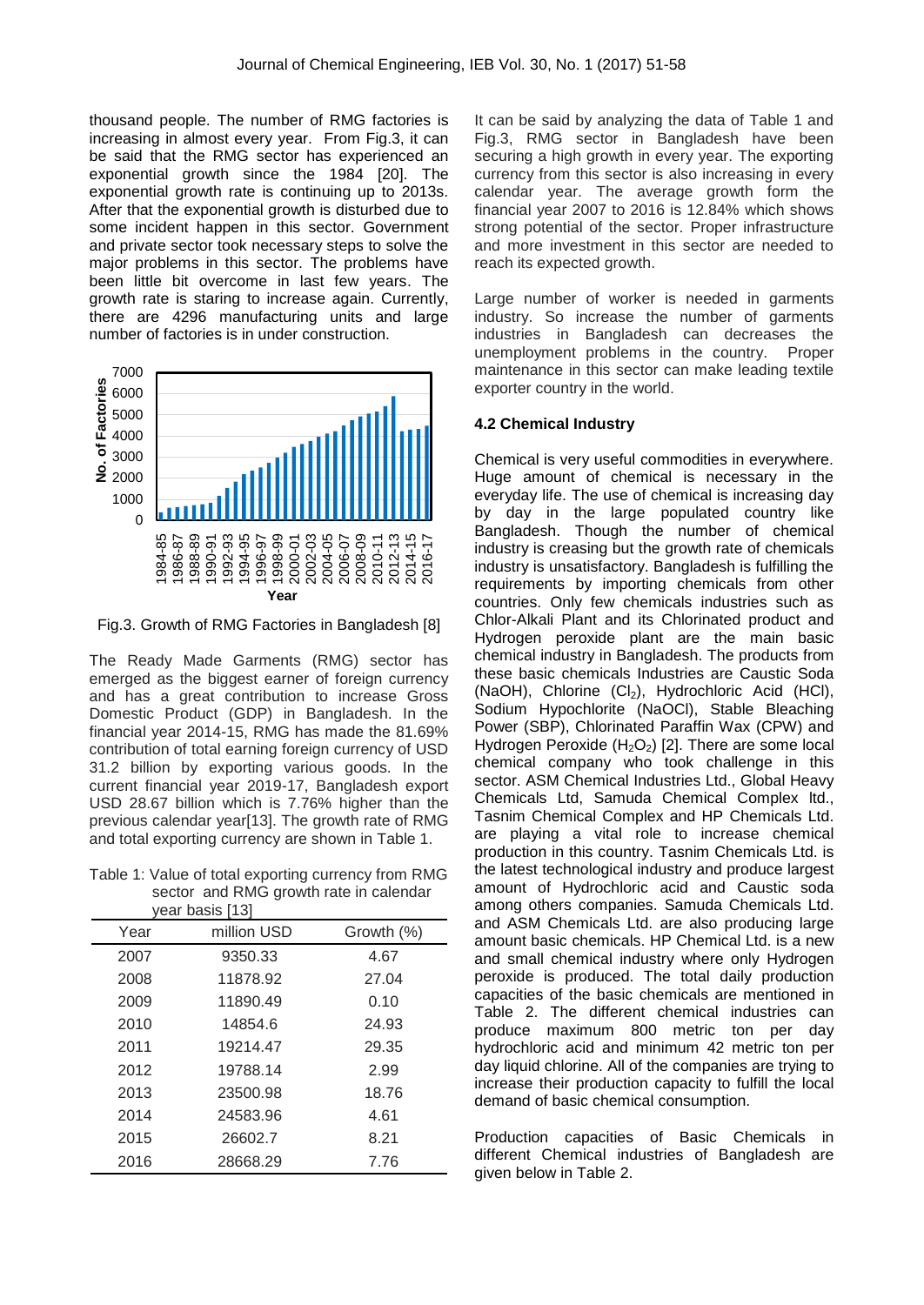| <b>Product Name</b>                              | <b>ASM</b><br>Chemicals<br>(MT/day) | Global<br>Chemicals<br>(MT/day) | Samuda<br>Chemicals<br>(MT/day) | Tasnim<br>Chemicals<br>(MT/day) | HP<br>Chemicals<br>(MT/day) | Total<br>Production<br>Capacity<br>(MT/day) |
|--------------------------------------------------|-------------------------------------|---------------------------------|---------------------------------|---------------------------------|-----------------------------|---------------------------------------------|
| Caustic Soda (100% basis<br>Flake/Liquid)        | 60                                  | 70                              | 60                              | 100                             |                             | 290                                         |
| Chlorine ((Cl <sub>2</sub> From<br>Electrolizer) | 53                                  | 62                              | 53                              | 89                              |                             | 257                                         |
| Hydrogen Peroxide (50%<br>Conc, $H_2O_2$ )       | 60                                  |                                 | 70                              | 60                              | 28                          | 218                                         |
| Chlorine(Cl <sub>2</sub> ) liquid                | 10                                  | 10                              | 7                               | 15                              |                             | 42                                          |
| Hydrochloric Acid (32%<br>HCI)                   | 220                                 | 200                             | 100                             | 280                             |                             | 800                                         |
| Sodium Hypochloride<br>(NaOCI)                   | 10                                  | 10                              | 20                              | 15                              |                             | 55                                          |
| Stable Bleaching (SBP)                           | 20                                  | 15                              | 16                              |                                 |                             | 51                                          |
| <b>Chlorinated Paraffin wax</b><br>(CPW)         | 20                                  | 10                              | 20                              | 15                              |                             | 65                                          |

Table 2. Production Capacity of Basic Chemicals in Different Chemical Industry of Bangladesh [2].

Bangladesh is not chemically developed country. The raw materials to produce the basic chemicals as well as other chemicals are also imported from other country. From Fig.4, it is observed that China has been leading as the top chemical importing country for Bangladesh for the economic year 2007 to 2015. Side by side Bangladesh has been also importing chemicals from India, Singapore and United States along with many other countries**.**



Fig.4. Top Chemical Importing Country from 2007- 2015 [27].

In Bangladesh, the value of chemical imports has always been greater than the value of chemical exports. For this reason, the balance of trade is not favorable of Bangladesh. This has resulted in sustained fall in the external value of our currency, which means a steady increase in exchange rate over the whole period.

Bangladesh is exporting chemicals to many different countries. From 2007-2015, India has been having the maximum percent share of the chemicals being exported from Bangladesh. Other remarkable countries in this regard are Australia, Thailand, United Kingdom etc[27].



Fig.5. Top Chemical Exporting Country from 2007 - 2015 [27].

#### **4.3 Pharmaceutical Industry**

The most developed and hi-technological sector in Bangladesh is the pharmaceutical industry within the country's economy. The number of hitechnological pharmaceutical industry is increasing day by day. There were only 210 licensed allopathic drug-manufacturing units in the country in 2000 [3]. Now about 300 pharmaceutical companies are operated and manufactured about 5,600 brands of medicines in different dosage forms. The development of this sector was accelerated by the professional knowledge and ideas of the renowned pharmacist in this country. They are working very hard to produce top class drug among the world. Recently, the pharmaceutical industry is starting to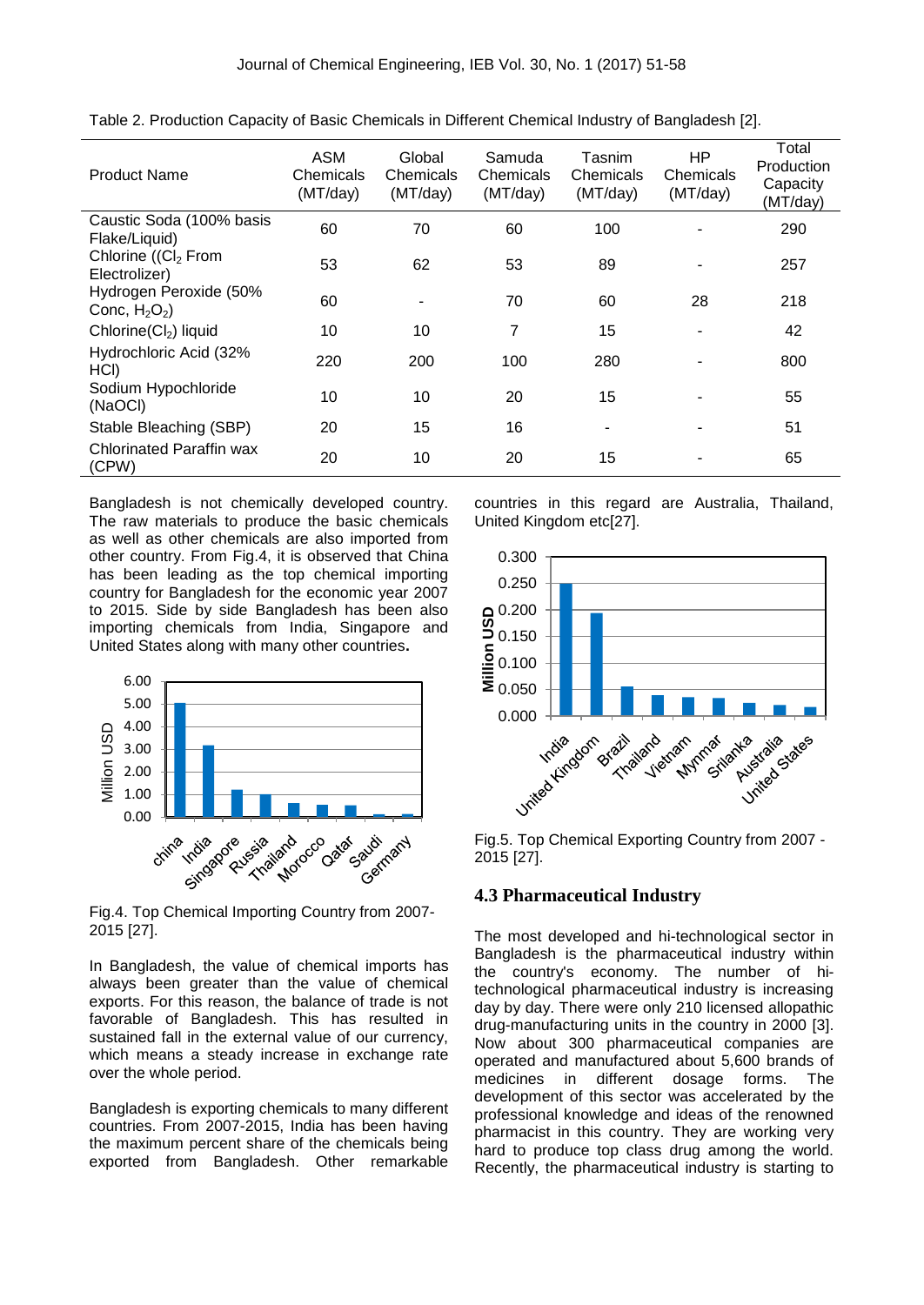export medicines to global markets of 79 countries, including the European market. The main exported commodities are Tablets, Capsules, Syrups including high-tech specialized products like HFA Inhalers, CFC Inhalers, Suppositories, Nasal Sprays, Injectables, IV Infusions, etc.



Fig.6. Exported Pharmaceutical products in million USD from 2005-2011[3].

Bangladesh has become a drug exporting country. The exporting foreign currency is increasing day by day from this sector. Bangladeshi pharmaceutical exports totaled USD 27.5 million in the financial year 2005-2006. Figure 6 has shown that the trend of the export amount is increasing in almost every year and reached to USD 48.3million in financial year 2011-12.Exports of pharmaceutical products from Bangladesh are still small in scale. It is important to take necessary steps to export pharmaceuticals in large scale.

#### **4.4 Tannery Industry**

Bangladesh is relatively small compared to the other big players in the world leather market, but has potential for growth, both as a consumer and as an exporter. Bangladesh's leather is widely known for its high qualities of fine grain, uniform fiber structure, smooth feel and natural texture. The leather industry is one of the oldest in the country. It is paving its ways towards gaining larger international market share by providing more value added goods. The country is blessed with a large supply of raw materials and inexpensive labor. The annual production capacity of raw materials is estimated to be around 750 million sq. ft.[12].

Currently, there are around 113 tanneries, annually producing around 300 million sp. ft. of leather; more than 75% of which is exported in currency USD 1.1 billion which is roughly 0.5% of the global market [12]. Moving in the production of value added products the industry can earn higher revenue. The industry currently has over 3,500 companies of various sizes producing these leather products. The

country has been exporting more leather footwear and other leather products. Top leather exporting countries from Bangladesh are China, Japan, Germany, UAE. The Fig.7 has shown the amount of leather export to different countries in currency of million USD.



Fig.7.Top Lather exporting country of Bangladesh in last 6 years from 2010 to 2016[12].

Beside the export market, the local market is also booming. The economic growth of Bangladesh has been impressive over the last decade, despite multiple challenges affecting the economy. Rising GDP and slowing population growth have contributed to rising per capita income exceeding lower income threshold. This has resulted in a gradual increase in consumer spending over the previous years.

#### **4.5 Cement Industry**

Cement industry is the oldest industry in Bangladesh. The production capacity is large enough so that it is exported to other countries after filling their local demand. It is clearly shown in Fig.8, the local demand of cement is nearly two-third of the total capacity in every year from 2005- 2014. In 2014, the total capacity of the factory had been 28 million MT which is 3 million MT higher than previous year. On the other hand, in the same year the total consumption stood at 17.5 million MT which is 1.5 million MT higher than the previous year. So far, several Bangladeshi manufacturers have exported their own brands to West Bengal of India and Myanmar. According to data from Bangladesh Export Promotion Bureau, it confirms that cement exports had witnessed a 21 percent increase in the first seven months of financial year 2012 [7]. In view of the situation, recently some local producers visited Sri Lanka, Myanmar and some of South African countries on market-exploration mission. Moreover, every year on an average 180000-240000 MT of cement is being exported by the industry [5].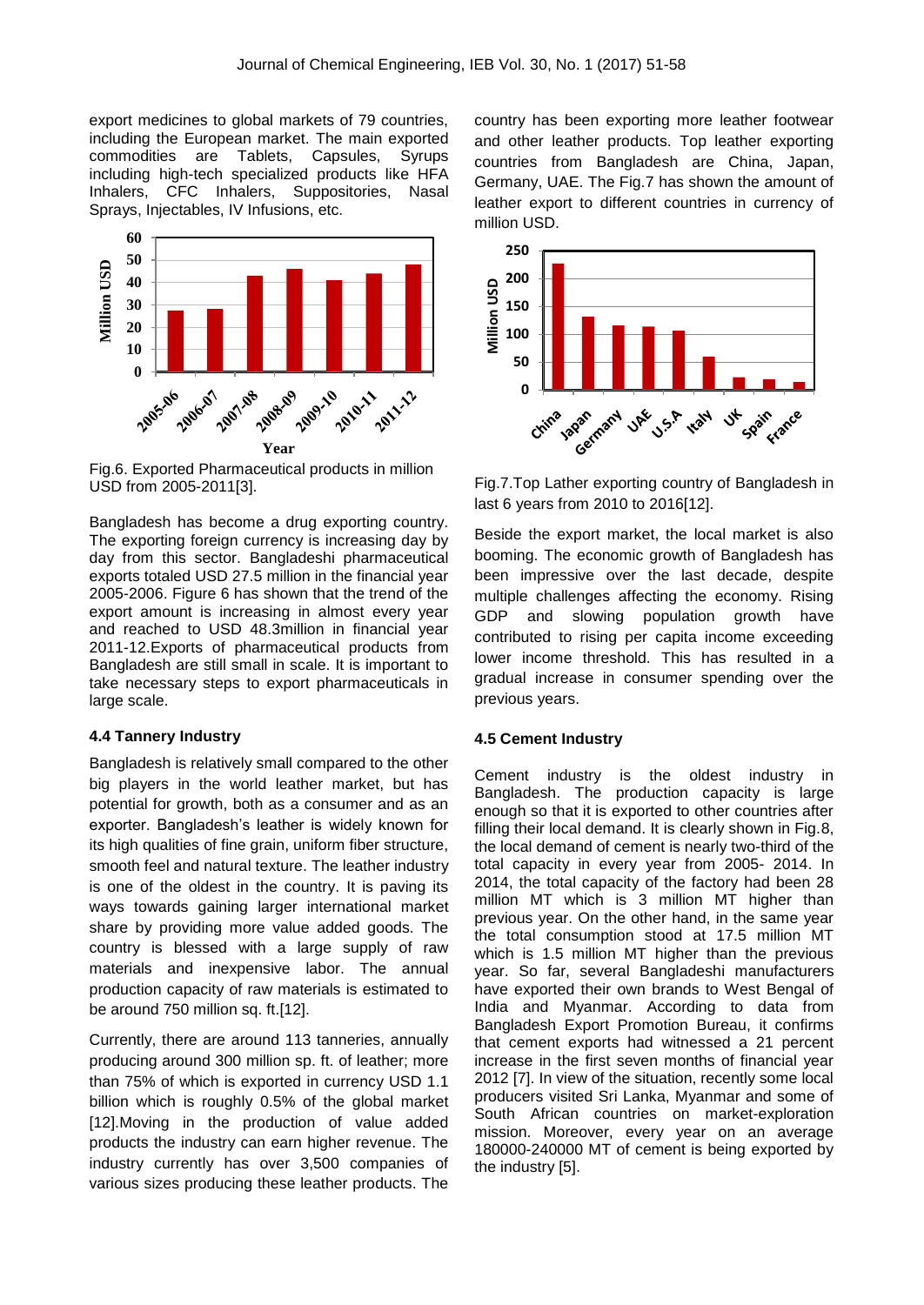

Fig.8. Cement production and consumption in Bangladesh from 2005-2014 [4].

#### **4.6 Food industry**

Food is very important commodities in every human being. So, it is very necessary to grow large number of food processing industries for every nation. The food processing industry in Bangladesh is one of the major potential sectors within the industrial segments in terms of contribution to Gross Domestic products, GDP and employment. This high potential sector employs 2% of the national GDP and accounts for over 22% of all manufacturing production [10]. The food processing sector includes different types of commodities such as Frozen food, Tea, vegetables, cereals, bakery and confectionary, fruits and vegetables, dairy, carbonated beverages and non-carbonated fruit juices, drinks and various other food items [8]. The remittance earning from other country in the economic year 2013-2014 by exporting different food commodities are given in Table 3.

Table 3: Exported different food commodities in 2013-2014 [10]

| Commodities     | Values in million USD |  |  |  |
|-----------------|-----------------------|--|--|--|
| Frozen Food     | 629.77                |  |  |  |
| Frozen Fish     | 63.55                 |  |  |  |
| Теа             | 2.62                  |  |  |  |
| Vegetables      | 128.83                |  |  |  |
| Cut flowers and |                       |  |  |  |
| foliage         | 44.52                 |  |  |  |
| Fruits          | 93.56                 |  |  |  |
| Spices          | 25.12                 |  |  |  |
| Dry food        | 48.64                 |  |  |  |
| Other agro      | 238.83                |  |  |  |
| commodities     |                       |  |  |  |

After fulfilling the local demand, these processed products are being exported to 70 countries throughout the world. Asia, Africa, Europe are the top exporting country of Bangladesh for different types of processed food. Frozen food is the top

exporting food products from Bangladesh as shown in Table 3. Vegetables, Tea, Dry food are also exported to different countries and earn large amount of foreign currency. It is difficult for highly dense country like Bangladesh to export large amount of food product due to shortage of cultivated land. Bangladesh is trying to increase the growth rate of food production by imposing modern technology in agricultural and industrial sector of food. The food processing industry in Bangladesh is now growing rapidly and opening up new opportunities in terms of investment, technology and export.

#### **4.7. Fertilizer industry**

Fertilizer Industry is the largest industrial sector in Bangladesh. It contributes about 16 percent of the national GDP and employs approximately 47 percent of the total labor force [28]. The annual production of fertilizer in Bangladesh is always lower than annual production. According to the Ministry of Industries, 68 percent fertilizer of total demand were imported in the financial year 2015, where maximum were urea based fertilizer. The total fertilizer production capacity and total consumption from the economic year 2007 to 2012 are shown in Fig.9.



Fig.9. Fertilizer production and consumption in Bangladesh from 2007-2012 [28]

It is shown from Fig.9 that total fertilizer production is very smaller than total consumption. Though the consumption is increasing but the production is decreasing due to shortage of natural gas. the poor maintenance, exodus of experienced people, lack of human planning and above all aging of plants and obsolete technology. Bangladesh Chemical Industries Corporation operates fertilizer industries in Bangladesh. They are trying hard to increase production capacity by solving the problems.

#### **5. National Economic Growth**

In the year 2016 the GDP of Bangladesh was worth 221.42 billion USD. The GDP of Bangladesh contributes 0.36 percent of the world economy. The average GDP of Bangladesh is 45.68 from 1960 to 2016. The highest record is 221.42 USD Billion in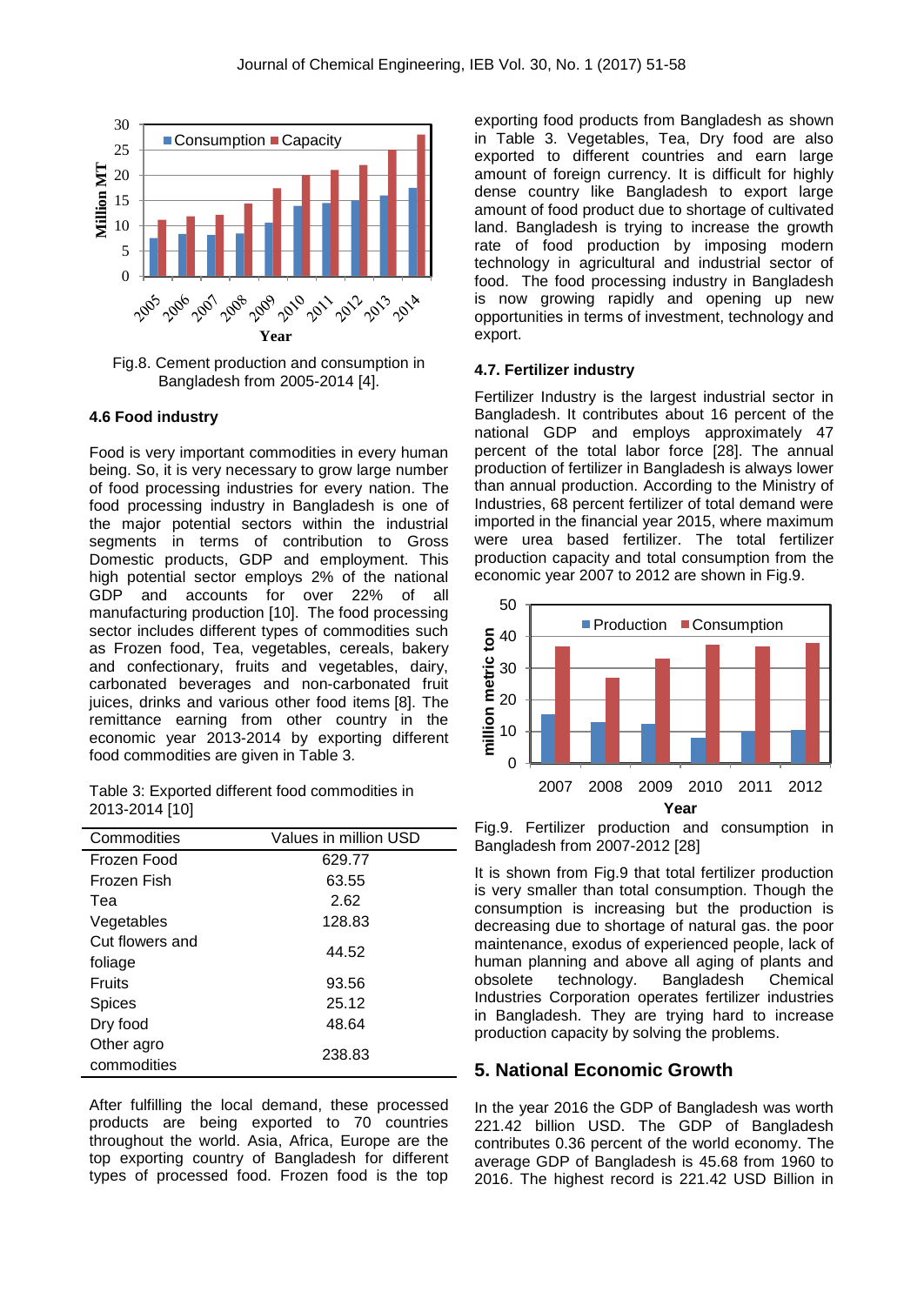2016 and lowest record is 4.30 USD Billion in 1960. Fig.10 shows the GDP in Bangladesh from 2010 to 2017. The value of GDP will be over 300 Billion USD by 2020. Gross domestic product (GDP) represents the comprised value of all services and goods produced in any given year within a country. GDP is the main indicator of a country's economic condition. [22]



Fig.10: Bangladesh gross domestic product (GDP) 2007-2020 [23]

# **6. Contribution to National Economy**

Bangladesh is a developing country with her expanding population of around 162 million. Being independent our economy is reshaped and reformed. Now, readymade garment (RMG) sector is developing quite well in comparison with other industrial sectors. It is an era of information and technology, thus various new industries have emerged. The contribution of each of those is worth mentioning.

- Agricultural contribution in our economy is the most crucial. Previously almost 85% of our people were involved in agriculture and their main way of earning was agriculture. But now along with agriculture, readymade garments (RMG), outsourcing, bank and non-bank financial institutions, exporting man power adding extra value in our economy.
- The manufacturing industry is contributing 10.1% of our GDP and agriculture 2.6% in 2015-16. Therefore, it is clear that the situation has changed than before. In total 15 types of industries are contributing in our economy now.
- All the sectors are contributing considerable amount, for example Service sector contributed total of 6.7% in 2015-16 [24].

The value added of an industry, also referred to as gross domestic product (GDP)-by-industry, is the contribution of a private industry or government sector to overall GDP. For that indicator, The World Bank provides data for Bangladesh from 1960 to 2016. The average value for Bangladesh during that period was 19.03 percent with a minimum of 6.06 percent in 1972 and a maximum of 28.77 percent in 2016. [25] The World Bank provides data for Bangladesh value added by the industry from 1960 to 2016. The average value for Bangladesh during that period was 10.7 billion U.S. dollars with a minimum of 0.3 billion U.S. dollars in 1960 and a maximum of 60.55 billion U.S. dollars in 2016 contributed solely by industrial growth. [26]

Thus, industrial sectors are contributing huge amount of money (60 Billion USD in 2016) each year and the economic growth is mostly because of industrial growth. Also the contribution of industrial sectors to national GPD is increasing each year. It can be said that pursuing export-oriented industrialization can be beneficial for the economy of Bangladesh, focusing more in textiles, fish and seafood, shipbuilding, leather goods and jute. Considering this fact Bangladesh, Pharmaceuticals, steel and food processing industries are not dependent on other countries.

# **7. Environmental Pollution and Safety**

One of major concern of the growth of industrialization is environmental pollution load from each industrial sector which greatly affects the environment as well as public health. For example only tannery sectors produces approximately 20,000 m<sup>3</sup> of liquid waste per day and 780000 ton of solid waste. With the growth of the industries, the total pollution load is also increased. Therefore, it is high time to introduce regulatory standard and the proper waste management & control technology for each sector. Department of Environment should play the central role to monitor and control pollution index of each sector. There are deficiencies in regulation and standard formulation and its implementation.

The concept of industrial safety is not properly addressed by the authority. Hazard analysis and risk assessment are not performed at any stages of manufacturing industries. Process safety management system has been introduced so far for process/chemical and petrochemical industry. Some of the industries has fire safety department and follow occupational safety. However, there have major deficiencies in emergency evacuation and safety drill, safety training and awareness among the employees.

## **8. Prospects and Recommendations**

Bangladesh needs well planned strategies to overcome all obstacles and increase production in export sectors after filling the local demand. It is the prime mover in the development cycle in a densely populated country like Bangladesh. There are some recommendations which can be help to increase the